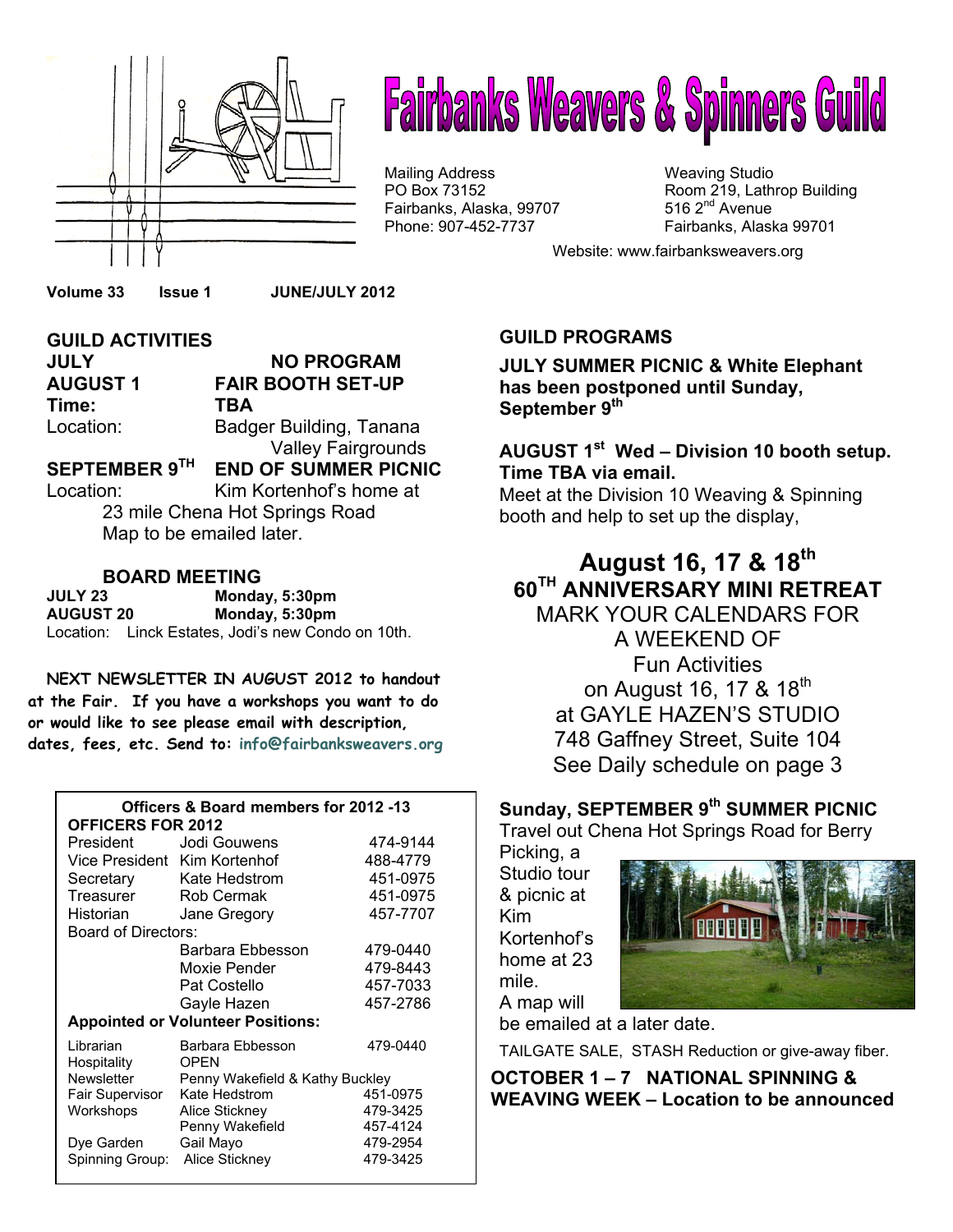## **MEMBERS IN THE NEWS**

**New member SHARON LADERACH,** a Rug braider, hopes a study group will form to work on rug braiding projects. LINDE KIENLE is back in Fairbanks from July 3<sup>rd</sup> to the 17rh then back to Hawaii soon

**KATE HEDSTROM** & **ROB CERMAK** are off to Toronto, Canada for an intense class on Tia Chi. Join their group at the downtown location.

**MOXIE PENDER** has volunteered to be **FAIR SUPER for Division 10** – let's give her all the help she needs for it is a big job. **JODI GOUWENS** has moved to a new home and is finally settled in with her new 8 shaft Norwood loom in Linck Estates. **PENNY WAKEFIELD & GAYLE HAZEN & her RAGS GROUP** have quilts in the **QUILT ALASKA 2012** exhibit in the Bear Gallery for the month of July.

**SUSAN & MARTIN MILLER, ANNITA MAGEE & PENNY** are going to HGA Convergence in Long Beach CA. If anyone else is going, let us know, call Penny, 378-3324.

We received info that LAURALEE DELUCA has moved to the Seattle area. I believe her email is still the same. **THANKS** to **CATHY EGAN** for knitting the RAFFLE SCARF, in her spare time. We look forward to seeing it at the fair. **THANKS** to **ALICE STICKNEY** for donating Musk Ox fiber for sale or for someone to spin yarn for next year's Raffle scarf We used the last of the yarn this year. Any Volunteers for spinning, weaving or knitting for next year??????

#### **Presidents Letter JUNE 2012**

#### **YOUR HELP IS NEEDED!**

 If you have been intending to get more involved with the Guild, but never seem to do it, we have several opportunities to do that this summer.

#### **--DYE GARDEN WEEDERS ARE NEEDED**

Come help keep our plot of dye plants at the Georgeson Botanical Garden looking good this summer while soaking up some healthy vitamin D. It is always a challenge to get ahead of the weeds, so your help is sincerely needed. For more info contact Gail Mayo at 479-2954

#### **--HELP WITH TANANA VALLEY STATE FAIR DIVISION 10, WEAVING & SPINNING**

*[Also includes dyeing, felting, basketry, and bobbin lace] The Division 10: WEAVING & SPINNING needs EVERYONE to SUBMIT ENTRIES on* 

*ENTRY DAY: SATURDAY, JULY 28th.* 

**2012 Fair Dates: Friday, August 3 to Sunday, August 12 Theme: "The Age of Asparagus"** 

**Colors: Orange, Yellow, Green - Flower: Zinnia** 

The Fair presents lots of opportunities to help. *Fair Superintendent MOXIE PENDER is asking for lots of help this year. Being new at the job – she needs* 

- 1) *A CALLER* Someone is needed to call members & friends to set up booth sitting and demonstrating times and find those willing to help judge the entries
- 2) *JUDGES* To Help judge on **Sunday, July 29**, or set-up on **Wednesday, August 1**.
- 3) *FREE PASS* All Booth sitters get a free pass to get in on the day you booth sit

Yes – the Fair is one day longer this year ending – Sunday August 12.

**To volunteer for any of these Fair activities contact Moxie Pender at 479-8443.** 

#### **--ENTER SOMETHING IN THE FAIR**

Look through what you have been working on for the last several years and find something to enter in Fair Division 10 on Saturday, July 28, 1pm – 6pm. Let's show the Tanana Valley how interesting fiber arts can be.

This is your opportunity to serve where your help is sincerely needed as the Fairbanks Weavers' & Spinners' Guild works to support the fiber arts in our community. Jodi Gouwens, President

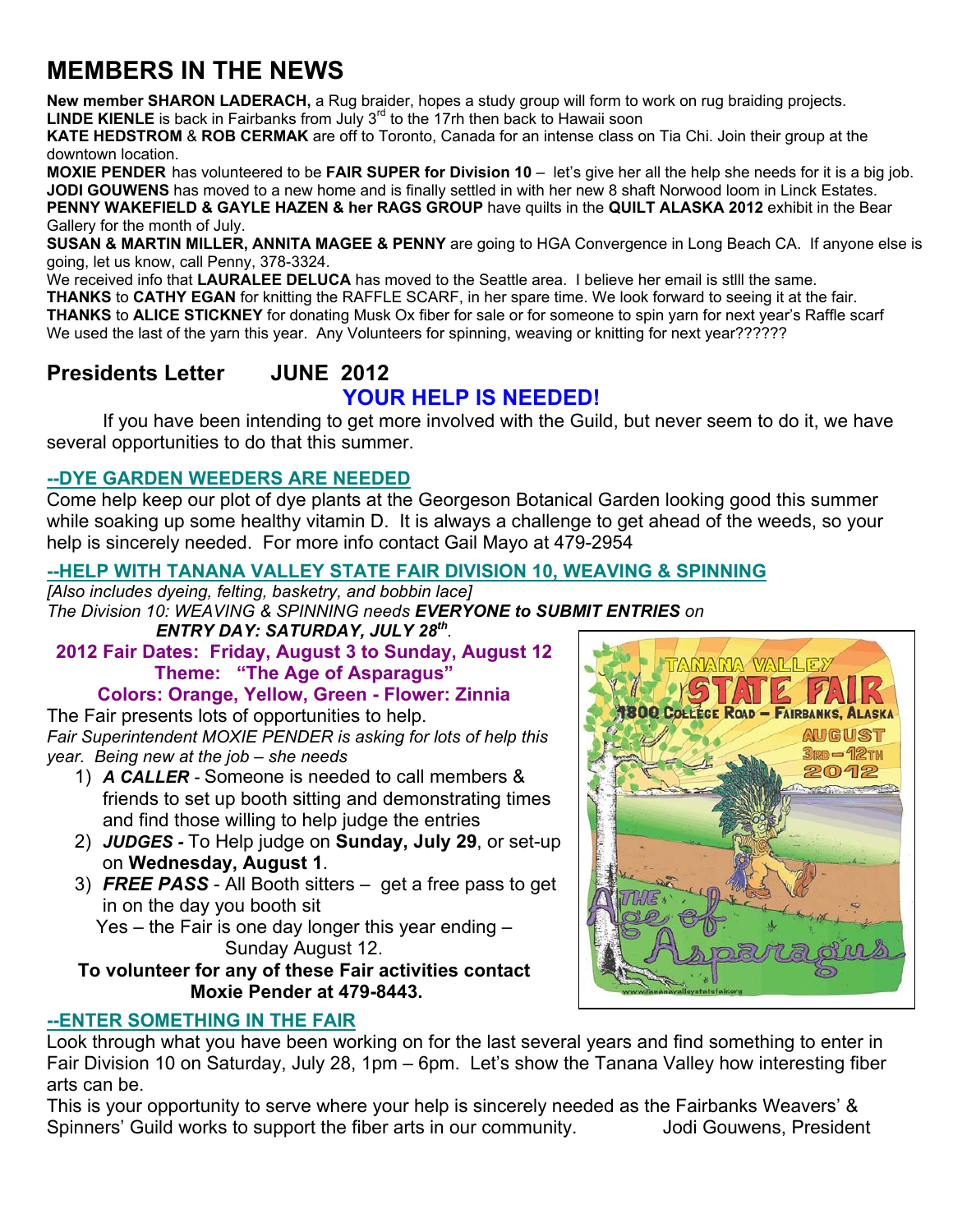

# 60<sup>th</sup> Anniversary Retreat August 16 – 18, 2012

GAYLE HAZEN'S Studio 104 748 Gaffney Road

OFF AIRPORT ROAD FIRST DRIVEWAY PAST THE GAS STATION

#### Featuring \$5 Make & Take Sessions *Come for a session or two or stay for the whole weekend.*

| $2:00 - 4:00$                     | <b>Session VI</b><br>Make and Take Session | <b>Registration and Information</b> |
|-----------------------------------|--------------------------------------------|-------------------------------------|
| $12:00 - 2:00$                    | <b>Session V</b><br>Bookbinding            |                                     |
| 11:00                             | Potluck Brunch                             | <b>Finger Braiding</b>              |
| Sunday                            |                                            | <b>Blank Canvas Shoe Painting</b>   |
| 6:00                              | Group Dinner at local restaurant           | <b>Stamping and Surface Design</b>  |
| $3:30 - 5:30$                     | <b>Session IV</b><br>Make and Take Project | Felting in a Bag                    |
| $1:00 - 3:00$                     | <b>Session III</b><br>Demos                | <b>Picture Frame Weaving</b>        |
| $11:30 - 1:00$                    | Bring your own lunch                       | Double Woven Name Tags              |
|                                   | Grab Bag Art Project                       | Mini Bookbinding                    |
| <b>Saturday</b><br>$9:30 - 11:30$ | <b>Session II</b>                          | <b>Spinning Demos</b>               |
|                                   | <b>Blank Canvas Surface Design</b>         | <b>Weaving Demos</b>                |
| <b>Friday</b><br>6:00             | <b>Session I</b><br>Potluck Dinner         | <b>Planned Activities</b>           |

Gayle Hazen 457-2786 Kim Kortenhof 488-4779

Hope to see you there!

#### **MARK YOUR CALENDARS & PLAN TO ATTEND Stay tuned in for MORE INFO to follow.**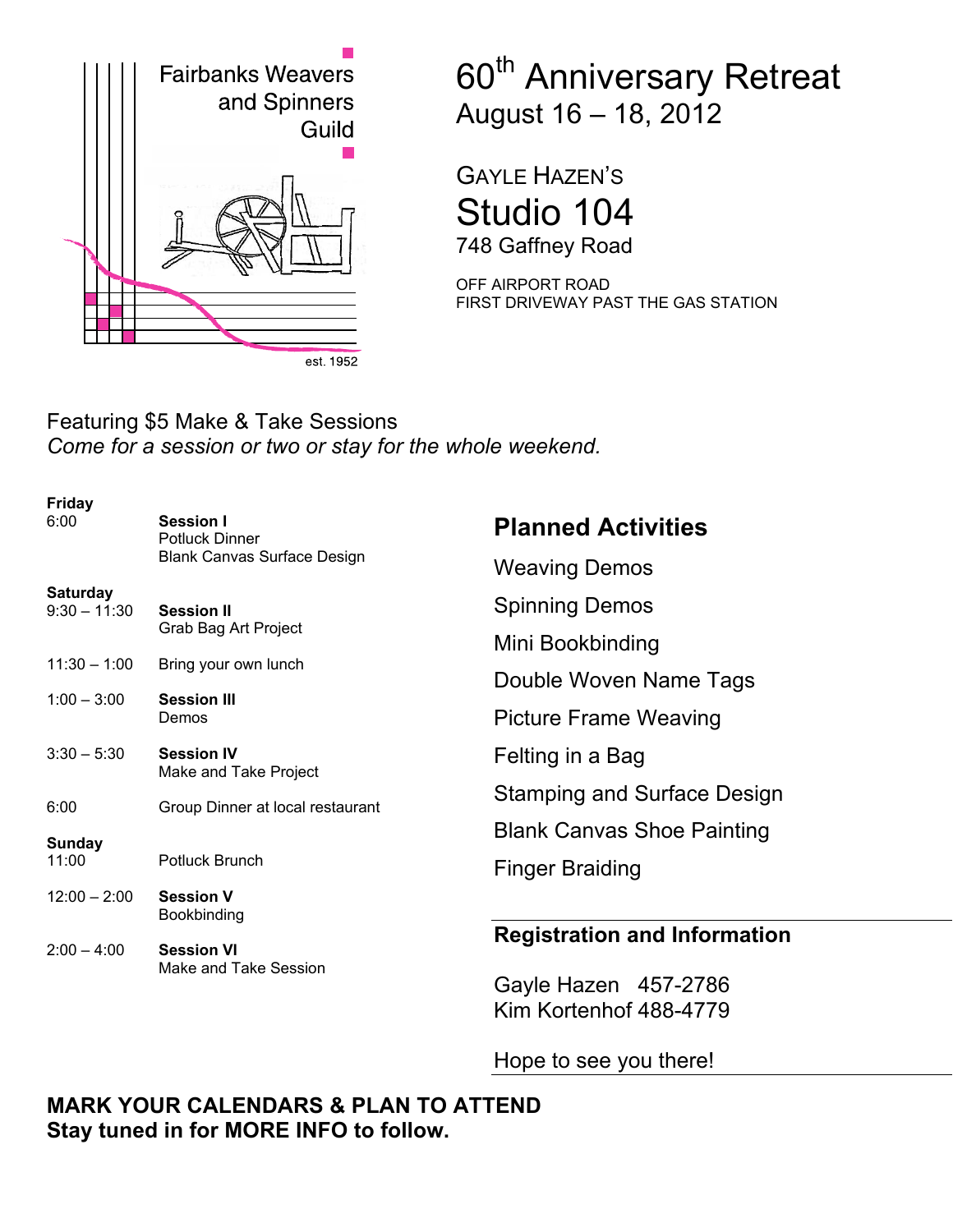

#### **FAIRBANKS ARTS ASSOCIATION BEAR GALLERY Exhibits**

 **'QUILT ALASKA' Biennial Quilt Exhibition Exhibition**  Opening Reception July 6 – 29, 2012

**FAIRBANKS SUMMER ARTS FESTIVAL JULY 15-29th** See Description for the Visual Arts Classes at http://www.fsaf.org/artists.php?department=20

**FELTING WORKSHOP Beginning & Advanced INSTRUCTOR: BARBARD CADE**  http://www.barbaracade.com/work.html

**FAIRBANKS SUMMER ARTS FESTIVAL JULY 15-29th QUILTING WORSKHOP: INSTRUCTOR: RACHEL CLARK**  http://www.rdkc.com/

# **15TH INTERNATIONAL CONGRESS ON CIRCUMPOLAR HEALTH** CALL TO CONGRESS | AUGUST 5-10, 2012 | FAIRBANKS, AK, USA

#### **CALL FOR ARTISTS & CRAFTERS**

**The International Congress on Circumpolar Health** is calling for artists and crafters to exhibit and sell their work at the Conference being held at The University of Alaska Fairbanks from Noon – 5:00pm On Monday, August 6 - Thursday, August 9, 2012 The cost to participate is \$100 per Exhibitor for 4 days or \$25 per day (Includes 6' skirted table, waste basket and 2 chairs) 12 Booth spaces available on a first-come-first-serve basis Exhibitors will be located at UAF in the Wood Center - Located on the University's Lower Campus Set-up: daily at 11:00AM / Take down: daily at 5:00PM To participate, fill out the information below and fax to 907-562-2016 Or send by email at **tina.day@visionsus.com** For questions, contact Tina Day at 907-334-4506 If you are interested: email and I will send you the registration form. Info@fairbankswevers,org

#### **Call for Artists:**

€€

Join the **The Alaska Bird Observatory** for our upcoming First Friday "Crane" art show

on Aug 3rd 2012 , 5-8pm. The Alaska Bird Observatory typically gets 200- 300 people through the door at these First Friday events.

Artist receive 70% of the sales while ABO gets 30% which help fund our programs. Live music, munchies, door prizes make these events festive.

Artwork must feature Crane / Crane Habitat in some way. Submissions will be accepted until Wed, Aug 1st (noon)..works must be accompanied with an inventory list / price list / titles if

apply. INTERESTED? please email bandersen@alaskabird.org or call Barb 451-

7159 for information...space is limited.

Regards , Barb Andersen

#### *FARMERS MARKET DOWNTOWN on EVERY MONDAY until September.*

A farmer's and craft market is springing up in the middle of downtown, bringing fresh produce to the downtown area and providing another opportunity for Fairbanksans to purchase healthy, local food. Come to the **Golden Heart Plaza every Monday night from 4-8pm in June, July. August and September** for fresh produce from area vendors, crafts, artwork, and live music. If you are a grower, crafter, artists, or other vendor and would like to sell at the market, go to fthe application form. http://downtownfairbanks.com/events/downtown-market/

Application Fee: \$40 to process application (waived for 2011 vendors) Weekly Fee: \$25 a week Season Fee: \$340 You do not have to sign up for every week.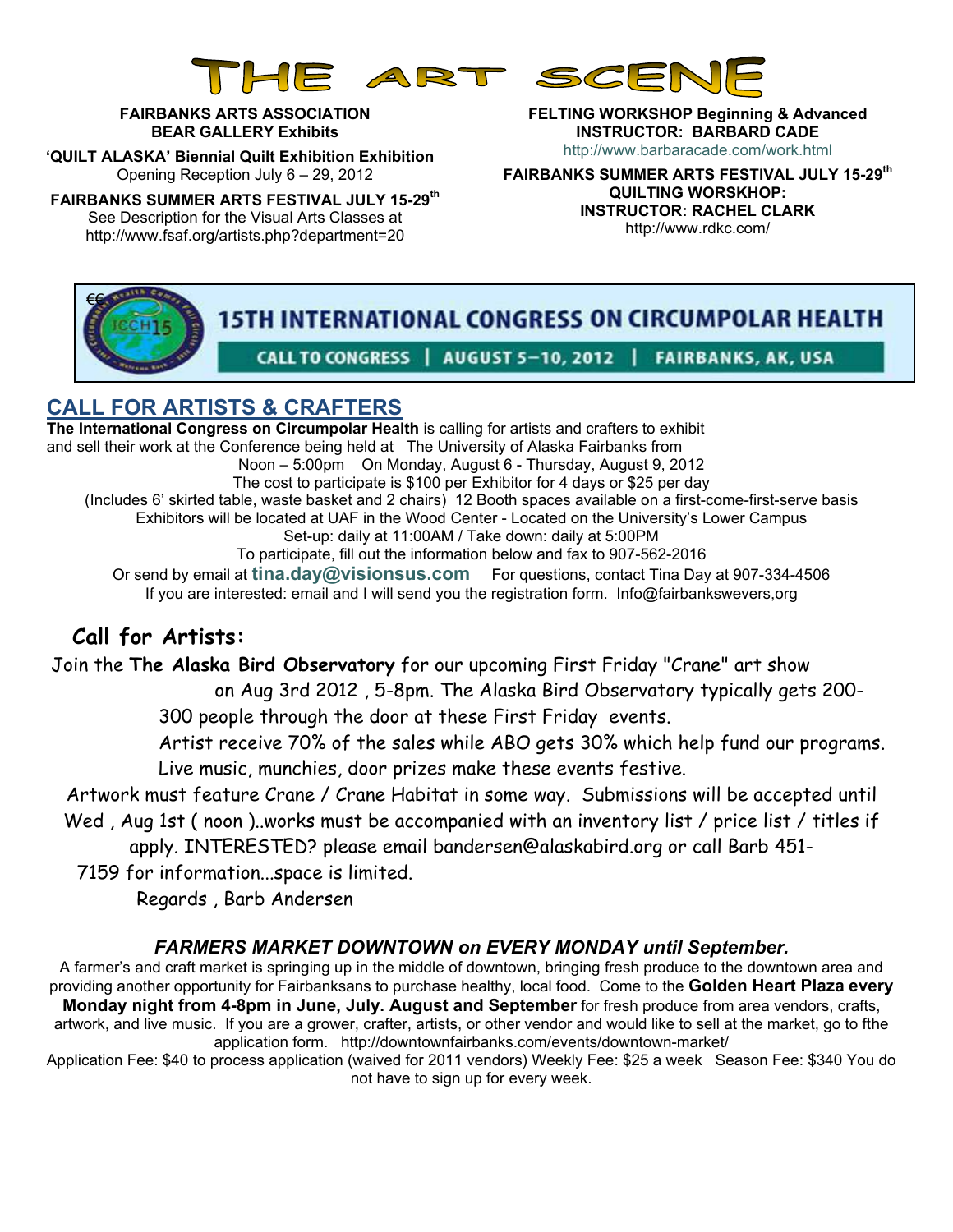